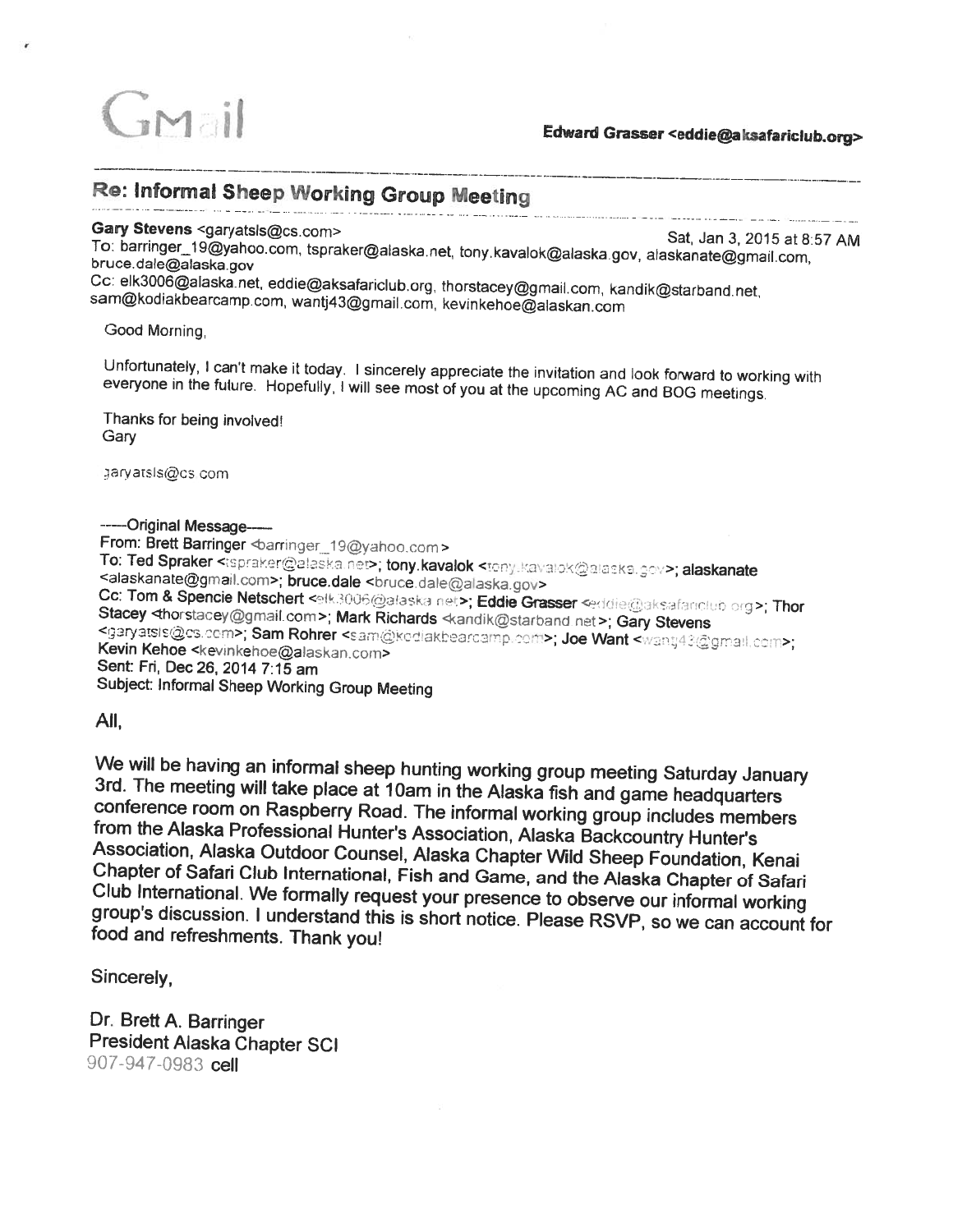

## Re: Informal Sheep Working Group Meeting

### Gary Stevens <garyatsls@cs.com>

**The 26, 2014 at 8.25 AM**<br>To: barringer\_19@yahoo.com, tspraker@alaska.net, tony kavalok@alaska.gov alaskanate@gmail.com<br>bruce.dale@alaska.gov

Cc: elk3006@alaska net, eddie@aksafariclub org thorstacey@gmail.com, kandik@starband.net, sam@kodiakbearcamp.com, wantj43@gmail.com, kevinkehoe@alaskan.com

Morning Brett,

I will be there.

Thanks, **Gary** 

والتباب أفادة وأوادها والمتواز الفاو Gary Stevens  $907 - 229 - 4710$ 

—-Original Message——-

From: Brett Barringer <br/>barringer\_19@yahoo.com> To: Ted Spraker <mproter@alocka.nct>; tony.kavalok <emp kavalok@e von de opratter information and the contract of the state of the state of the state of the state of the state of the state of the state of the state of the state of the state of the state of the state of the state of the s **Cc: Tom & Spencie Netschert <alternational and a fact >; Eddie Grasser <addie @akeafarithup erg>; Thor** Stacey <thorstacey@gmail.com>; Mark Richards <kandik@starband.net>; Gary Stevens Kaaryatsis@cs.com>; Sam Rohrer <േam@kod.akbear.com>; Joe Want <<br>Kevin Kehoe ≪evinkehoe@alaskan.com> Sent: Fri, Dec 26, 2014 7:15 am Subject: Informal Sheep Working Group Meeting

All,

We will be having an informal sheep hunting working group meeting Saturday January<br>3rd. The meeting will take place at 10am in the Alaska fish and game headquarters<br>conference room on Raspberry Road. The informal working g

Sincerely,

Dr. Brett A. Barringer President Alaska Chapter SCI 907-947-0983 cell